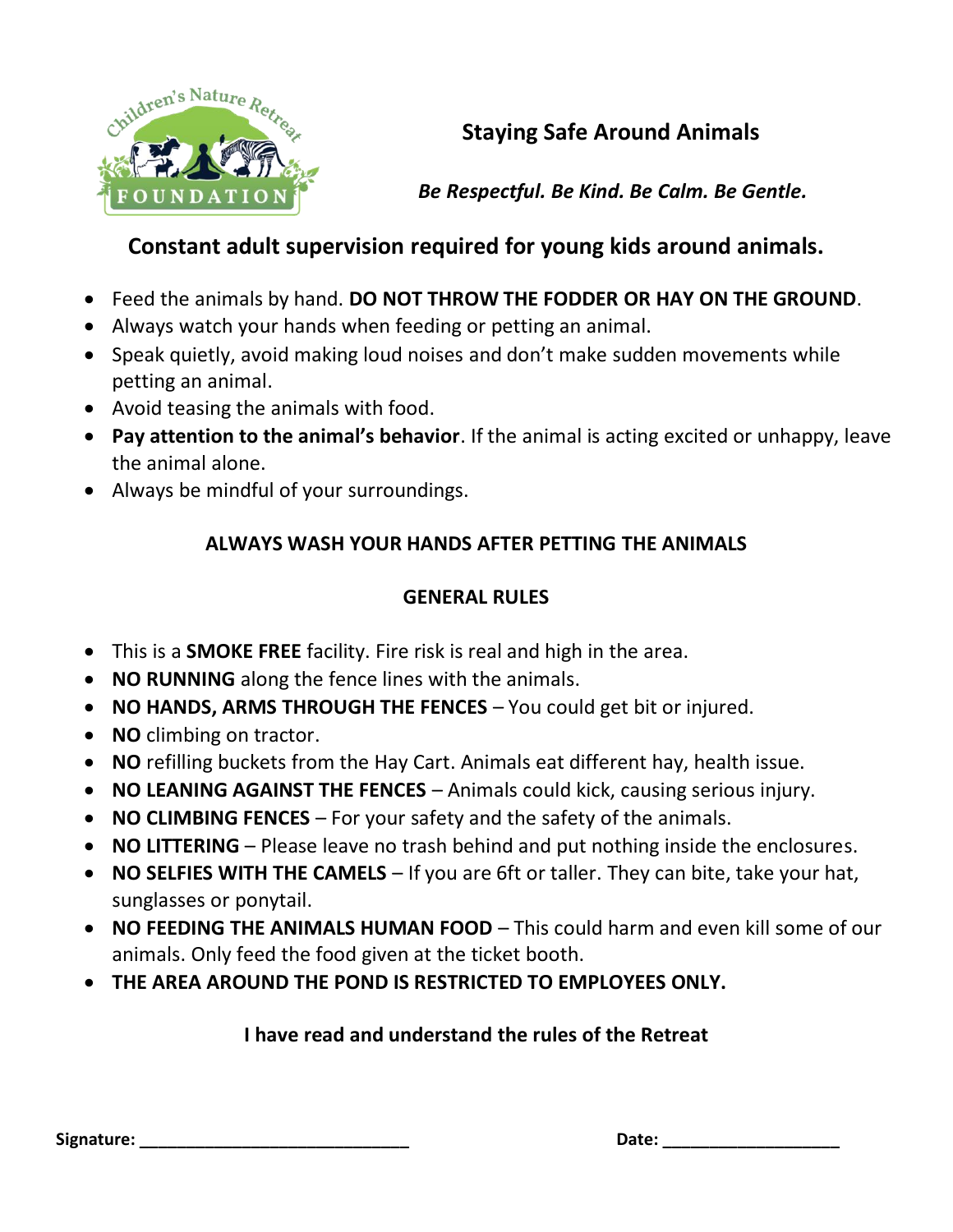

# **Liability**

This General Release and Waiver of Liability is entered into between the undersigned and each child designated by the undersigned, for whom the undersigned states that the undersigned is responsible and retains the authority to act ("Participant") and The Children's Nature Retreat Foundation ("The Children's Nature Retreat" or "Corporation").

**The Annual Membership Participant** desires to participate in various activities and events held at and by the Corporation and understand that the activities may include risks of injury or death.

This Annual Membership release form is valid from  $\qquad \qquad$  to  $\qquad \qquad$ 

The Participant does hereby freely, voluntarily, and without duress execute this release under the following terms:

**Release and Waiver.** Participant does hereby release and forever discharge and hold harmless The Children's Nature Retreat Foundation and its officers, directors, agents, employees, successors and assigns from any and all liability, claims, and demands of whatever kind and nature, either in law or in equity, which arise or may hereafter arise from Participant's activities with and at The Children's Nature Retreat. Participant understands that this Release discharges the Corporation from any liability or claim that the Participant may have against the Corporation with respect to *all damages including, but not limited to,* any bodily injury, personal injury, illness, death, or property damage*,* that may result from Participant's activities with or at The Children's Nature Retreat, whether caused by the negligence of the Corporation or its officers, directors, employees, or agents or otherwise. Participant also understands that The Children's Nature Retreat does not assume any responsibility for or obligation to provide financial assistance or other assistance, including but not limited to medical, health, or disability insurance in the event of injury or illness.

**Medical Treatment**. In the event of injury or illness while on The Children's Nature Retreat premises or participating in the activities conducted thereon, the undersigned hereby consents to medical treatment on behalf of the Participant as deemed necessary. The undersigned hereby authorizes The Children's Nature Retreat and its officers, employees and agents, into whose care the Participant has been entrusted, to consent to the advice of trained emergency personnel. The undersigned understands and agrees that the Participant shall be responsible for obtaining her or her own health insurance coverage and that the Participant will be responsible for any medical expenses arising out of any injury or claim arising out of participation in any activity on or at the Corporation's premises.

**Assumption of the Risk.** The Participant understands that the activities may include motor vehicle accidents, injury from falls, drowning, exposure to inclement weather, exposure to cold water, injury from animal or insect bites, cuts and abrasions from normally occurring elements, and other risks that may not be foreseeable. Participant hereby expressly and specifically assumes the risk of injury or harm in the activities and release The Children's Nature Retreat from all liability for injury, illness, death, or property damage resulting from the activities.

**Indemnification and Hold Harmless:** The undersigned also hereby agree to INDEMNIFY, DEFEND AND HOLD HARMLESS the Corporation from any and all claims, actions, suits, procedures, costs, expenses,